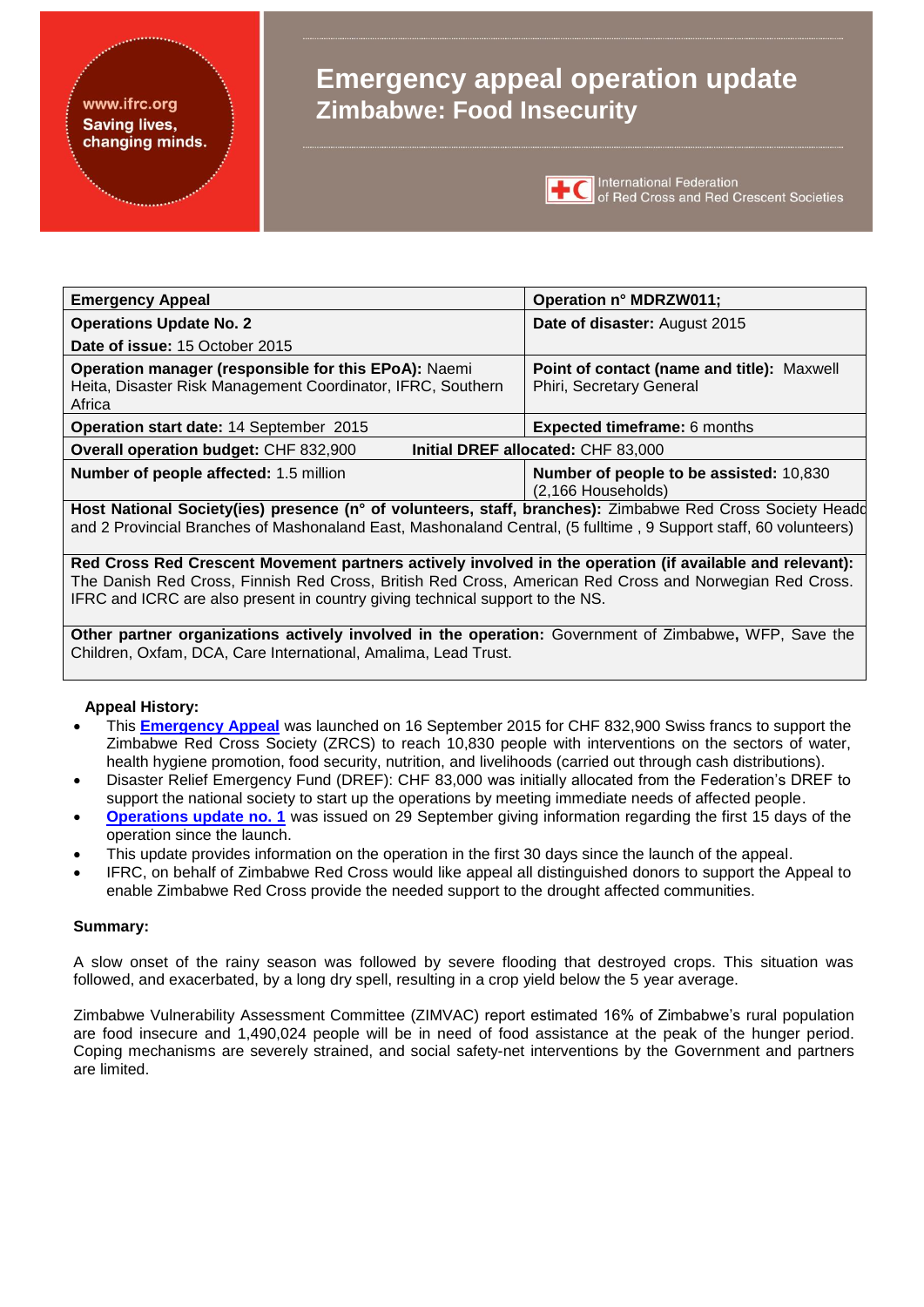The ZIMVAC report highlights the need to scale-up nutrition-specific interventions to promote crop production. Malnutrition remains a challenge especially in children under five. The challenge of food insecurity is exacerbated by the continued poor storage of crops, and hence there is a continued need for promotion of improved food storage. While the immediate needs of these households is food assistance, ZRCS is working to ensure that any food assistance provided should be complemented by livelihoods recovery interventions such as seed support, training in climate-smart agriculture practices, and water and sanitation activities.

**Emergency Appeal Interventions:** the ZRCS will assist 10,860 people that are in a severe food insecurity situation in Mudzi, and Muzarabani Districts through:

- Provision of cash assistance via a mobile cash transfer model to 2,166 households for purchase of food requirements during the lean period from November 2015 to March 2016. As a result of market surveys it has been decided that each household will receive USD 48 per month which is enough to purchase the basic food basket.
- Use of a lead farmer approach, where 100 lead farmers will be selected and trained. Each lead farmer will be responsible for cascading knowledge and skills to an average of 20 households. The skills transferred will focus on livelihoods with an emphasis on climate change adaptation through climate smart agricultural practices. All planned trainings will integrate information on nutrition and health promotion.
- Twenty boreholes will also be rehabilitated in the Mudzi district, and 5 in Muzarabani. As part of the approach, water point committees will be trained to maintain the boreholes and ensure that the water points are managed in a sustainable manner. Participatory health and hygiene (PHHE) through 60 volunteers in both target districts will also be conducted. Trained volunteers will be responsible for hygiene promotion, nutrition, education in the target districts as well as household visits to educate the community on good hygiene practices.
- The operation also proposes to train 20 volunteers in mobile data collection using Open Data Kit (ODK) for the purposes of monitoring the operation along with Branch Organizational Capacity Assessment (BOCA) assessments that will be conducted to assess the capacity of ZRCS branches in the targeted districts and work on areas of improvement.

## **Coordination and partnerships**

The ZRCS conducted a stakeholder meeting in Mudzi district on 2 October 2015. The meeting was attended by various governments department (Social services department, District development fund, Livestock Production Department, Department of Agricultural, Technical and Extension Services, Drought Relief Committee), the local leaders and local authority, the ZRCS Secretary General, Operations Manager, WATSAN coordinator and food security officer making a total number of 31 participants. The aim of the meeting was for the ZRCS to give an update of the operation to the district stakeholders, discuss selection criteria, and decide on target wards for the mobile cash transfer and for the WATSAN activities. Updates on the food insecurity, livestock and the water and sanitation situation were given by the relevant government departments.

With regards to food insecurity in the district, recent updates indicate a deficiency of 6,912 MT with the most affected wards being ward 4 (643MT), ward 10 (679MT), ward 11 (606MT) and ward 14 (668MT). In terms of response the Government through the Social Services Department is conducting a harmonized cash transfer to some of the affected households in all the wards. Their target was mainly the food poor and labour constrained households. The remaining vulnerable groups will be targeted by ZRCS.

According to the District Development Fund (DDF), the water situation in the district remains dire with 233 out of 632 boreholes (36.9%) requiring mechanical rehabilitation and 116 requiring flushing. A total number of 22 boreholes were not working whilst 50 water points were dry. It was thus proposed that wards 3 and 12 be targeted for rehabilitation by the ZRCS. These two wards were selected on the basis that they had larger populations generally and also had the highest number of water points that required rehabilitation with ward 3 having 22 and ward 12 having 25 requiring support. ZRCS has engaged the DDF on the rehabilitation and ZRCS will conduct a water point assessment from the 14 to the 15 October in the two proposed wards to assess the condition of targeted water points and confirm material requirement. A follow-up meeting with the DDF will be held to agree on working modalities.

The livestock (especially cattle) situation in the district was reported to be bad mainly due to lack of adequate water with some people travelling up to 18 km to get water for the livestock and also lack of grazing land. However small livestock like indigenous chicken and goats were reported to be a better option of livelihood support instead of the vegetable seed support as they gave a better chance for asset creation and better incomes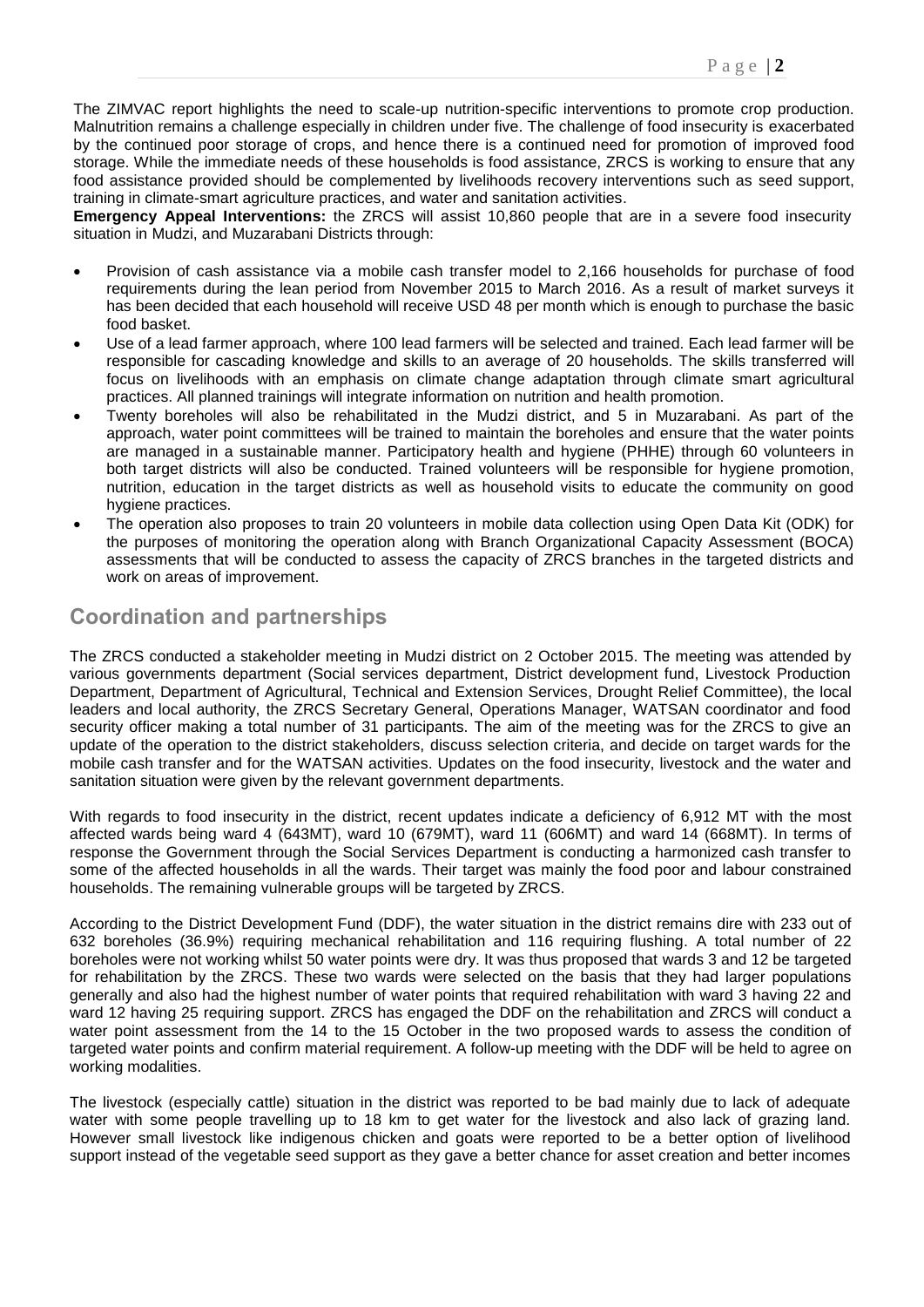at household level. It was thus recommended during the meeting that the operation consider this kind of support for the targeted households. ZRCS will discuss this with IFRC for possible revisions to plan.

ZRCS is engaging with the Danish Red Cross for possible bilateral support for Muzarabani region and a visit to the field to assess the situation is being conducted on the 13 October 2015. ZRCS will also attend a Food working group that is being hosted by the WFP on the 15 October to share updates of the operation and to get the food insecurity updates as well as the updates from other implementing partners.

Zimbabwe is currently experiencing a heat wave in most parts of the country as alerted by the Meteorological department and the country has been advised to be cautious in their activities.

### **Operational implementation**

#### **Overview**

CHF 83,000 has been released from DREF funds to help kick start the operation while funding is being raised to fully address the needs as outlined in the emergency appeal. Southern Africa Regional Office has been providing technical support to ZRCS team. Currently the operation is supported by the IFRC Southern Africa Regional Office's Disaster Management Delegate while awaiting the recruitment of the operation manager to take over. The Operations Manager will have cash transfer experience and posting is currently underway.

The ZRCS conducted a staff inception meeting with representatives of all the provinces from the 7 - 8 October 2015 to ensure that the EA operation reporting requirements and timelines are agreed upon, specifically in Mudzi. The IFRC conducted a monitoring visit to the ZRCS during the inception meeting and made a presentation on EA operations requirements. Prioritization of the Emergency Plan of Action activities based on the available funding was discussed, as was the need to review the appeal to discuss the suggested livelihood interventions.

|  |  |  |  | Further detailed analysis on output achievements to be monitored over the next few weeks. |
|--|--|--|--|-------------------------------------------------------------------------------------------|
|--|--|--|--|-------------------------------------------------------------------------------------------|

| <b>Planned interventions</b>                                                                                                                             |                                                                                                                              |          |  |  |  |  |
|----------------------------------------------------------------------------------------------------------------------------------------------------------|------------------------------------------------------------------------------------------------------------------------------|----------|--|--|--|--|
| Water, Health and Hygiene promotion                                                                                                                      |                                                                                                                              |          |  |  |  |  |
| Outcome 1: Safe access to water for human consumption and livelihoods                                                                                    |                                                                                                                              |          |  |  |  |  |
| Output                                                                                                                                                   | Activities planned                                                                                                           | progress |  |  |  |  |
| Output 1.1 Improved access to safe<br>drinking water for human and livestock                                                                             | Water point assessment                                                                                                       | 0%       |  |  |  |  |
|                                                                                                                                                          | Selection of water points for rehabilitation                                                                                 | 100%     |  |  |  |  |
|                                                                                                                                                          | Rehabilitation of 25 water points                                                                                            | $0\%$    |  |  |  |  |
|                                                                                                                                                          | Construction of 25 water troughs                                                                                             | 0%       |  |  |  |  |
|                                                                                                                                                          | Training and establishment of 25 water point<br>committees<br>borehole<br>in<br>maintenance<br>and<br>monitoring and hygiene | 0%       |  |  |  |  |
| Output 1.2 Health and Hygiene promotion<br>are carried out to target population                                                                          | 60 Volunteers trained in Participatory Health and<br>Hygiene Education (PHHE or PHAST methodology)                           | 0%       |  |  |  |  |
|                                                                                                                                                          | Community education on health and hygiene<br>promotion, HIV prevention, Gender Based Violence<br>and nutrition training.     | 0%       |  |  |  |  |
|                                                                                                                                                          | Awareness sessions in schools, public gatherings<br>and household visits                                                     | 0%       |  |  |  |  |
| <b>Food security, Nutrition and Livelihoods</b>                                                                                                          |                                                                                                                              |          |  |  |  |  |
| Outcome 2: Increased food security and dietary diversity at for 2,166 households (10,831 beneficiaries)<br>better farming and access to better nutrition |                                                                                                                              |          |  |  |  |  |
| Output 2.1: Improved food consumption in<br>food insecure households through a                                                                           | Designing of beneficiary selection tools.                                                                                    | 100%     |  |  |  |  |
| mobile cash transfer programme for five                                                                                                                  | Stakeholder engagement and notification                                                                                      | 100%     |  |  |  |  |
| months                                                                                                                                                   | Beneficiary selection and verification                                                                                       | 0%       |  |  |  |  |
|                                                                                                                                                          | Malnutrition screening and referrals of the severely                                                                         | 0%       |  |  |  |  |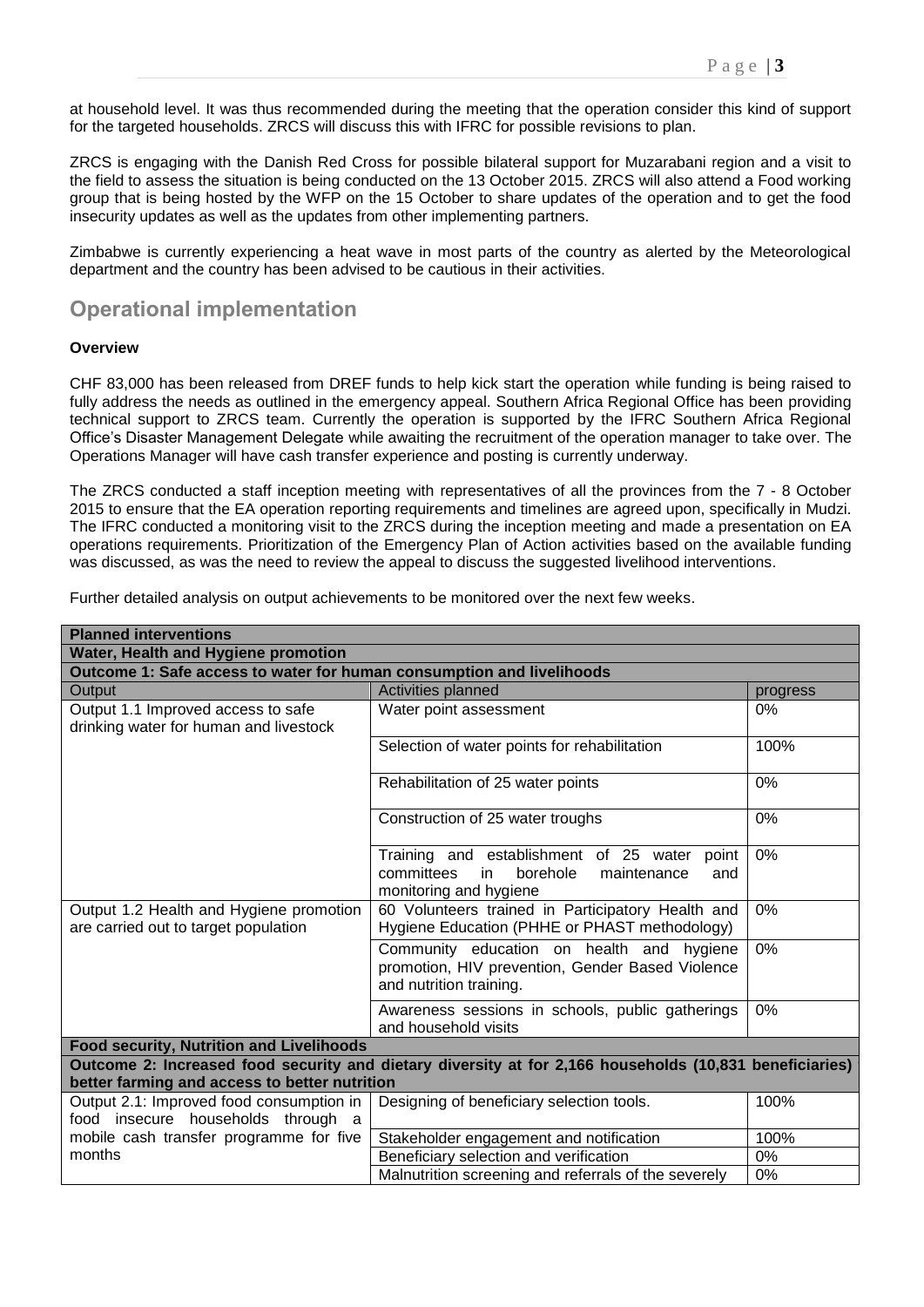|                                                                               | malnourished people to health centres                                                                     |       |
|-------------------------------------------------------------------------------|-----------------------------------------------------------------------------------------------------------|-------|
|                                                                               | 0%                                                                                                        |       |
|                                                                               | Preparation of monthly Mobile cash transfer and<br>uploading of plan                                      |       |
|                                                                               | 0%                                                                                                        |       |
|                                                                               |                                                                                                           |       |
|                                                                               | $0\%$                                                                                                     |       |
|                                                                               | Volunteers<br>selection.<br>trained<br>beneficiary<br>in                                                  |       |
|                                                                               | managing of mobile cash transfers<br>Engaging of local service providers for cash                         |       |
|                                                                               | 0%                                                                                                        |       |
|                                                                               | distribution                                                                                              |       |
|                                                                               | Community notification of distribution date and time<br>Distribution of cash amounting to USD 48 to 2,166 | $0\%$ |
|                                                                               | 0%                                                                                                        |       |
|                                                                               | households for 5 months                                                                                   |       |
|                                                                               | Post distribution monitoring, reporting and feedback                                                      | 0%    |
|                                                                               | to partners                                                                                               |       |
| Output 2.2: Increased diversified farming                                     | Training of 100 lead farmers in crop production,                                                          | 0%    |
| and improved knowledge in climate smart                                       | seed<br>preservation,<br>food<br>processing<br>and                                                        |       |
| agriculture and post-harvesting of grain                                      | preservation, market linkage / marketing<br>and                                                           |       |
|                                                                               | costings for income generation (Training<br>on                                                            |       |
|                                                                               | traditional farming systems also to be taken into                                                         |       |
|                                                                               | consideration for good high yielding harvests)                                                            |       |
|                                                                               | Identification of short season varieties that are                                                         | 0%    |
|                                                                               | tolerant to drought and traditional varieties that are                                                    |       |
|                                                                               | cheaper and locally available                                                                             |       |
|                                                                               | Post-harvest technology and nutrition training for                                                        | 0%    |
|                                                                               | improved dietary intake at household level targeting                                                      |       |
|                                                                               | 100 lead farmers                                                                                          |       |
| Cascading of training to 2166 households by lead                              |                                                                                                           | $0\%$ |
| farmers.<br>Distribution of drought resistant vegetable seeds to              |                                                                                                           |       |
|                                                                               |                                                                                                           |       |
|                                                                               | Monitor good practices by households in post-                                                             | 0%    |
|                                                                               | harvest handling                                                                                          |       |
| Quality programming / Areas common to all sectors                             |                                                                                                           |       |
| Outcome 3: Increased ZRCS Visibility and information sharing with communities |                                                                                                           |       |
| Output 3.1: Improved knowledge of ZRCS                                        | Media tours                                                                                               | 25%   |
| activities within communities                                                 |                                                                                                           |       |
|                                                                               | Procurement of visibility materials (t-shirts, hats and                                                   | 0%    |
|                                                                               | Bibs)                                                                                                     |       |
|                                                                               |                                                                                                           |       |
|                                                                               | Outcome 4: Continuous and detailed assessment and analysis is used to inform the design and               |       |
| implementation of the operation<br>Output 4.1: Monitoring information informs |                                                                                                           |       |
| revisions of plan of action                                                   | Branch capacity assessments in the targeted                                                               | 0%    |
| where                                                                         | districts.                                                                                                |       |
| appropriate                                                                   | Training of 20 volunteers on ODK (10 in each                                                              | 0%    |
|                                                                               | district)                                                                                                 |       |
|                                                                               | Monthly post cash distribution monitoring<br>by                                                           | 0%    |
|                                                                               | volunteers                                                                                                | 0%    |
| <b>CTP</b><br>Beneficiary<br>utilization<br>on<br>survey<br>and               |                                                                                                           |       |
| satisfaction<br>Pre-assessments in targeted districts (for markets            |                                                                                                           |       |
|                                                                               |                                                                                                           | $0\%$ |
|                                                                               | and livelihoods)                                                                                          |       |
| <b>HQ Monitoring</b>                                                          |                                                                                                           | 0%    |
| Output 4.2 The findings of evaluations                                        | Inception training                                                                                        | 50%   |
| lead to adjustments in future planning                                        | Operation review workshop                                                                                 | 0%    |
|                                                                               | End of implementation evaluation                                                                          | 0%    |